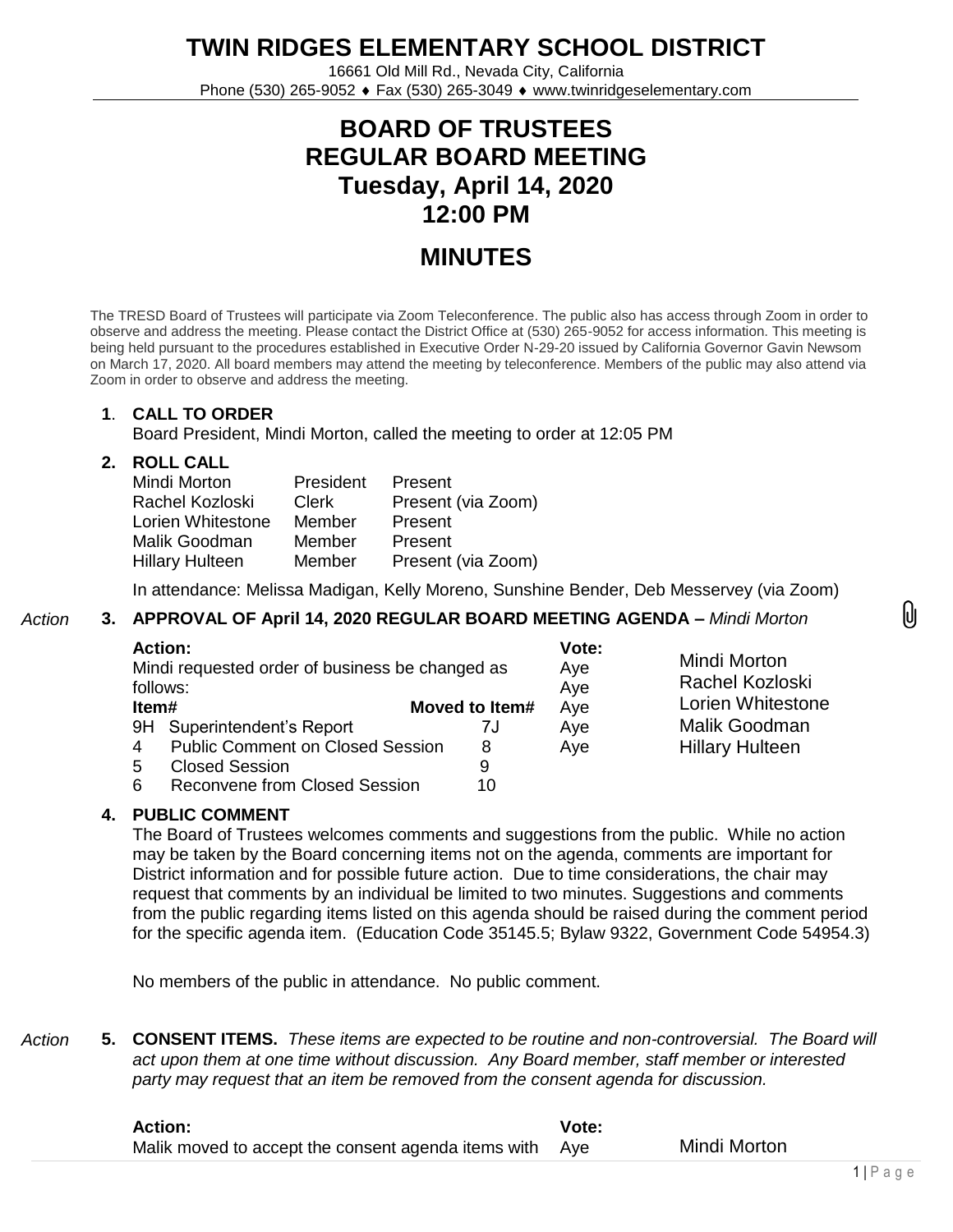| noted changes, Lorien seconded. Motion approved | Ave |
|-------------------------------------------------|-----|
| unanimously.                                    | Ave |
|                                                 | Ave |

Rachel Kozloski Lorien Whitestone Malik Goodman Hillary Hulteen

M

**A.** Approval of March 10, 2020 Regular Board Meeting Minutes- *Mindi Morton*

#### **Change:**

**Item 18** - The semi-annual CDE Consolidated Application for federal programs was presented noting that CDE had just recently issued 2019-20 grant amounts and that with this application the numbers have already been revised. That the numbers listed as reserves for private schools allow us to provide Title I and II services to Ananda.

Aye

**Item 25e** – Board President, Mindi Morton, reported that no action was taken during closed session.

- **B.** Approval of March 20, 2020 Special Board Meeting Minutes- *Mindi Morton*
- **C.** Approval of Warrants for March 2020- *Mindi Morton*

#### **6. REPORTS/PRESENTATIONS**

**A.** Family Resource Center- *Diana Pasquini*

Diana Pasquini was not in attendance. No FRC Report.

**B.** Teachers Report- *Tiffany Caughey*

Mrs. Caughey reported on the distance learning experience.

Positives: The students are learning how to navigate Google Classroom; they are communicating via email; parents are acknowledging the value of the work teachers do; everyone is working together toward best outcomes. Many students/families are doing well under the circumstances.

Negatives: We are unable to make contact with a few students/families; some students are struggling with the lack of social interaction; math concepts are difficult to teach remotely. This is concerning because the students will have fallen behind when they return to traditional classroom learning. Student reading levels had increased measurably prior to school closure and distance learning. There is concern that these successes may fall back without the structure of classroom learning.

Response: Melissa Madigan

We will continue to reach out to families with whom we've not had contact. If no communication has been made by Tuesday next week we'll reach out to Nevada County Sheriff to conduct welfare checks.

**C.** Washington School Report- *Rachel Kozloski*

During this time of school closure it's been quiet, not much is happening with the students in Washington. The primary issues are lack of internet and limited parent involvement. Working from home may be quite a challenge in addition to concerns about what happens when we return to traditional learning.

**i.** Washington School Enrollment

| Grade                        | .,<br>n |  |  |  | o | ำtal |
|------------------------------|---------|--|--|--|---|------|
| <b>Students</b><br><u>т.</u> |         |  |  |  |   |      |

No change in enrollment to report at Washington School.

- **D.** Grizzly Hill School Report
	- **i.** Grizzly Hill School Enrollment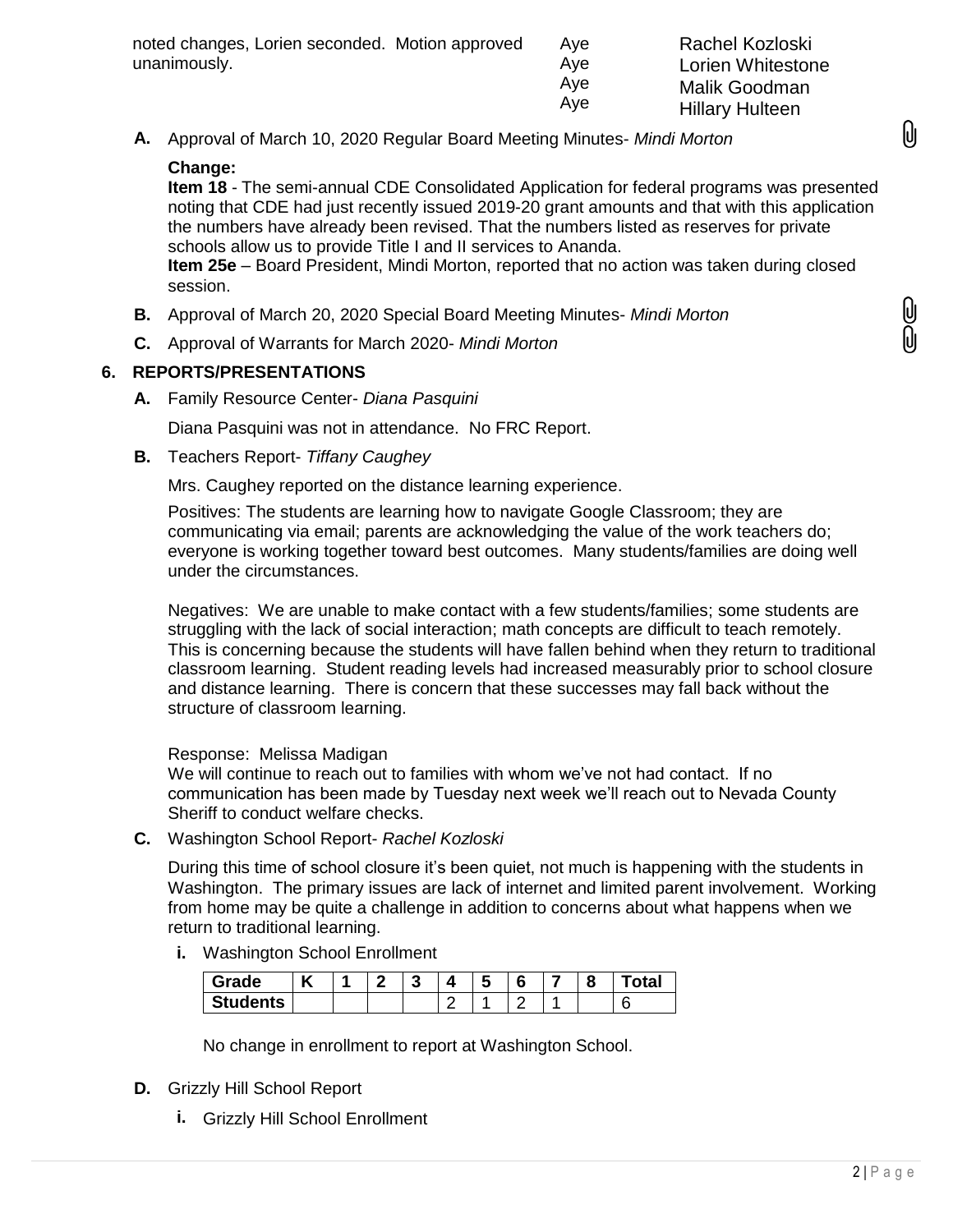| `*ade   | 'K /K |  | -2<br>w | Δ | ÷.     | 6 |        | วtal |
|---------|-------|--|---------|---|--------|---|--------|------|
| tudents | ზ     |  |         |   | $\sim$ | u | u<br>Ŵ | ററ   |

No change in enrollment to report at Grizzly Hill School.

**E.** Board Report- *Mindi Morton*

The TRESD financial advisor reached out to inquire about one of our accounts that's coming to maturity in three months. The Board agreed unanimously to leave things as is.

**F.** LCAP Update- *Melissa Madigan*

LCAP is on hold until the State announces suggested next steps. No LCAP report.

**G.** Food Service Update – *Melissa Madigan*

TRESD is continuing to provide breakfast and lunch to all families with children under 18 years of age. Food packages are prepared and distributed on Wednesdays from 12:00 to 2:00 PM.

Additionally, due to the closure of local food banks, Nevada County OES will be distributing food packages at three locations on the Ridge, including Grizzly Hill School, Thursday, April 16, 2020 from 10:00 AM to 1:00 PM

**H.** Review Quarter Three Williams Uniform Complaints – *Melissa Madigan* There were no complaints in quarter three to report.

## **7 DISCUSSION/ACTION ITEMS**

**A.** Facilities Update – *Melissa Madigan*

# *Action* i. Security System

|        |      | <b>Action:</b><br>The Board asked to table this item. No<br>action taken.                                                                                                                        | Vote:                                    | Mindi Morton<br>Rachel Kozloski<br>Lorien Whitestone<br>Malik Goodman<br><b>Hillary Hulteen</b> |
|--------|------|--------------------------------------------------------------------------------------------------------------------------------------------------------------------------------------------------|------------------------------------------|-------------------------------------------------------------------------------------------------|
| Action | ii.  | <b>Generator Project</b>                                                                                                                                                                         |                                          |                                                                                                 |
|        |      | <b>Action:</b>                                                                                                                                                                                   | Vote:                                    |                                                                                                 |
|        |      | Malik Goodman moved to approve \$5,000<br>for the Design Plan for Bid needed to move<br>forward with the generator project, Lorien<br>Whitestone seconded. Motion approved by<br>unanimous vote. | Aye<br>Aye<br>Aye<br>Aye<br>Aye          | Mindi Morton<br>Rachel Kozloski<br>Lorien Whitestone<br>Malik Goodman<br><b>Hillary Hulteen</b> |
| Action | iii. | <b>HVAC</b>                                                                                                                                                                                      |                                          |                                                                                                 |
|        |      | <b>Action:</b><br>Malik Goodman moved to approve \$3,000<br>for the HVAC repair project, Lorien<br>Whitestone seconded. Motion approved by<br>unanimous vote.                                    | Vote:<br>Aye<br>Aye<br>Aye<br>Aye<br>Aye | Mindi Morton<br>Rachel Kozloski<br>Lorien Whitestone<br>Malik Goodman<br><b>Hillary Hulteen</b> |
| Action | IV.  | All-facilities Inspection                                                                                                                                                                        |                                          |                                                                                                 |
|        |      | <b>Action:</b><br>The Board decided to reach out to local                                                                                                                                        | Vote:                                    | Mindi Morton                                                                                    |
|        |      |                                                                                                                                                                                                  |                                          |                                                                                                 |

IJ

M

M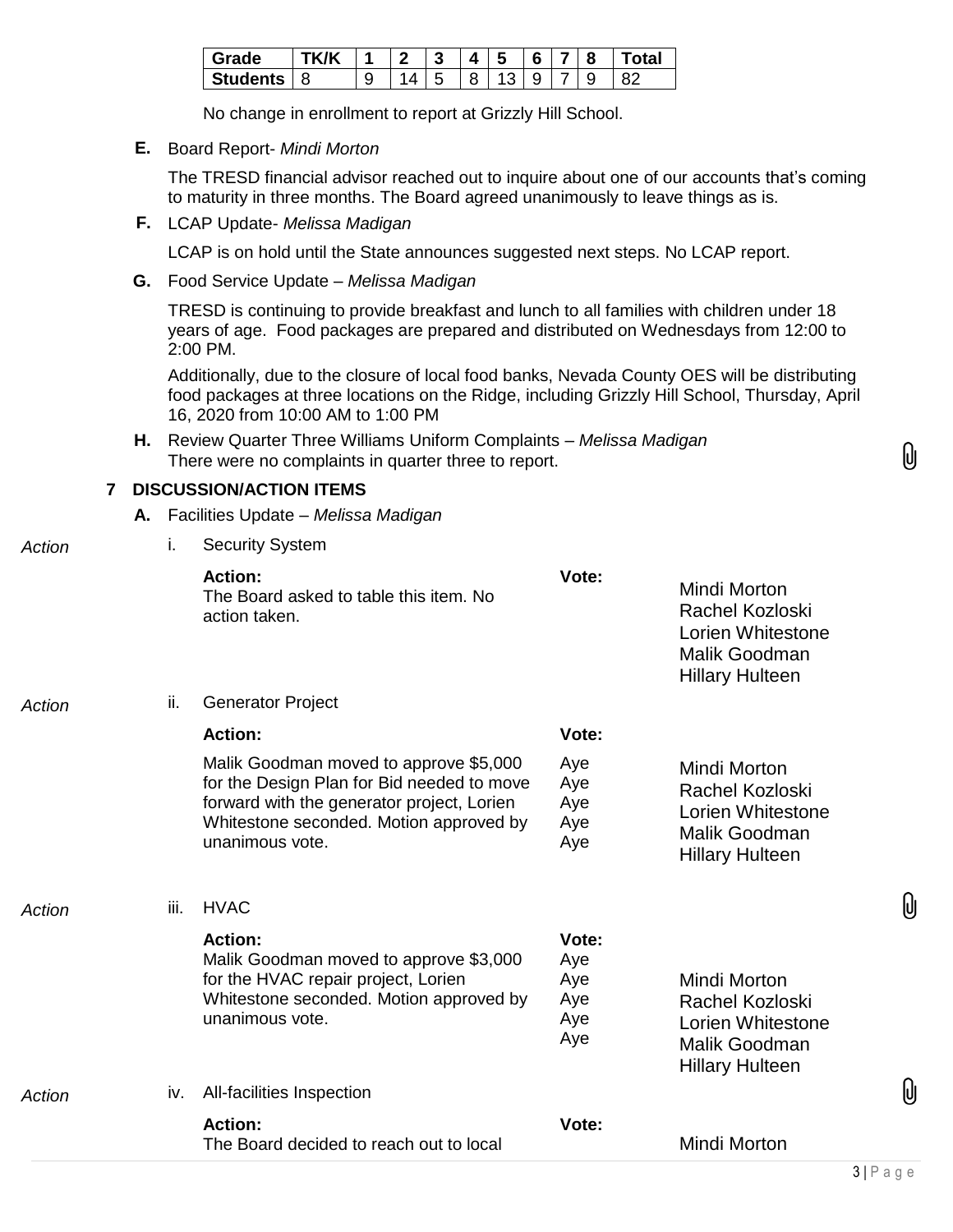contractors capable of conducting this type of inspection rather than going with a commercial inspection company outside the area. Table this item.

Rachel Kozloski Lorien Whitestone Malik Goodman Hillary Hulteen

#### *Action* **B.** Adopt Board Policies (1000 Series) - *Melissa Madigan*

| <b>Action:</b>                            | Vote: |
|-------------------------------------------|-------|
| Lorien Whitestone moved to approve the    | Aye   |
| 1000 series Board Policies as presented,  | Aye   |
| Rachel Kozloski seconded. Motion approved | Ave   |
| by unanimous vote.                        | Aye   |
|                                           | Aye   |

Mindi Morton Rachel Kozloski Lorien Whitestone Malik Goodman Hillary Hulteen

 $\theta$ 

(J

Mindi Morton Rachel Kozloski Lorien Whitestone Malik Goodman Hillary Hulteen

- **C.** Review Board Policies (2000 Series) *Melissa Madigan* The Board was given the 2000 series Board Policies for approval at the May board meeting.
- **D.** Preliminary 2020/21 School Year Calendar *Melissa Madigan* The DRAFT 2020/21 School Year Calendar presented is modeled after similar school districts in our area.
- **E.** Washington School Closure Discussion *Melissa Madigan* It is important to take our time and consider all aspects before we move forward. Any decisions made will take into primary consideration the impact on students currently attending Washington School.
- **F.** Curriculum Update: Foreign Language/Coding *Sunshine Bender* The upcoming 2020/2021 school year curriculum will include Rosetta Stone foreign language software. Each trimester will feature a different language. The units will incorporate literature, food, dance, music and a field trip to provide a rich and robust unit of study. A new robotics program has been selected to engage grades 2-8. The selected program integrates coding and team building into the robot building process. The District is excited to implement these additions to the 20/21 curriculum.
- **G.** Community Relations Discussion *Sunshine Bender* The Union newspaper featured an article on TRESD's Time Capsule Project. Each year the eighth grade class will participate. The time capsules will be opened after ten years.
- **H.** Review Teachers Union Contract *Melissa Madigan* A copy of the teachers union contract was distributed to the Board for review.
- *Action* **I.** Authorize J13 Waiver for the Period of March 16 20, 2020 Due to Covid-19 School Closure-*Melissa Madigan*

| <b>Action:</b>                                                                           | Vote:  |
|------------------------------------------------------------------------------------------|--------|
| Malik Goodman moved to approve the J13                                                   | Aye    |
| waiver for the period of March 16 <sup>th</sup> through March                            | Aye    |
| 20, 2020, Lorien Whitestone seconded. Motion                                             | Aye    |
| approved by unanimous vote.                                                              | Aye    |
| Note: Hilary Hulteen lost Zoom connection at<br>some point previous to this agenda item. | Absent |

**J.** Superintendent's Report – *Melissa Madigan* The COVID-19 school closure has provided for an interesting time in education. The staff is dividing up the work week so that only one person is working at a time providing District Office coverage Monday through Friday from 9 AM to 3 PM. Under the circumstances, homework packets and pre-made breakfast and lunch distribution seems to be going smoothly.